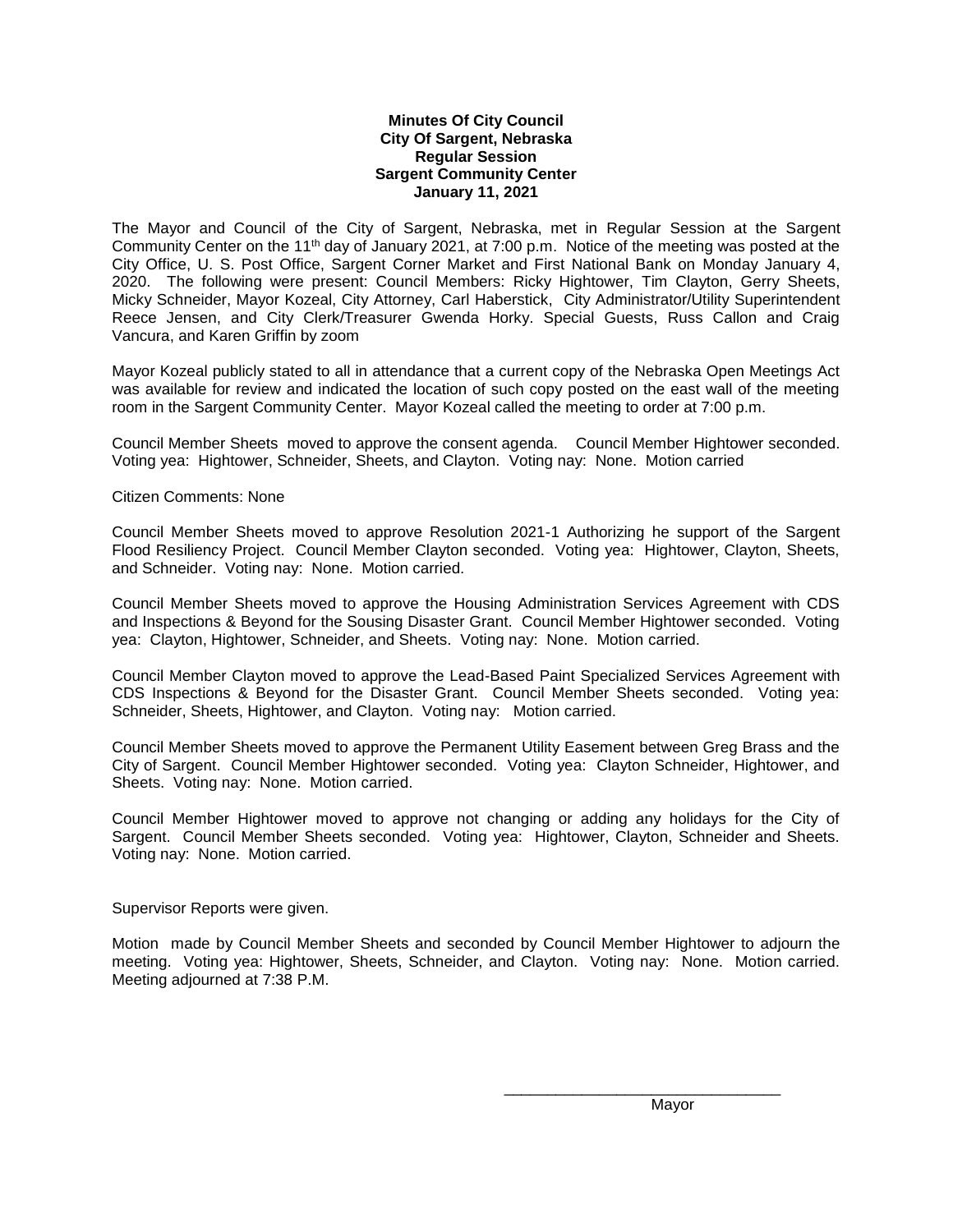City Clerk

\_\_\_\_\_\_\_\_\_\_\_\_\_\_\_\_\_\_\_\_\_\_\_\_\_\_\_\_\_\_\_\_\_

## **Community Development**

| Check #          | <b>Date</b> | Vendor                         | <b>Amount</b> |
|------------------|-------------|--------------------------------|---------------|
| 187              | 1/11/2021   | <b>Bailey Schneider</b>        | 250.00        |
|                  |             | Scholarship                    |               |
| <b>Municipal</b> |             |                                |               |
| 11204            | 1/11/2021   | <b>Aklin Smolik</b>            | 1,459.00      |
|                  |             | Equip Maintenance              |               |
| 11205            | 1/11/2021   | Appeara                        | 45.74         |
|                  |             | Supplies                       |               |
| 11206            | 1/11/2021   | Barco Municipal Products, Inc. | 933.52        |
|                  |             | <b>Grader Maintenance</b>      |               |
| 11207            | 1/11/2021   | <b>Ben Morse</b>               | 1,150.00      |
|                  |             | Ford Snow Truck tail gate      |               |
| 11208            | 1/11/2021   | <b>Burwell Tribune</b>         | 22.00         |
|                  |             | 4x4 tags                       |               |
| 11209            | 1/11/2021   | <b>Cornhusker Press</b>        | 70.05         |
|                  |             | Dog Tags                       |               |
| 11210            | 1/11/2021   | Don's Auto Parts Inc           | 188.09        |
|                  |             | Shop supplies                  |               |
| 11211            | 1/11/2021   | <b>Grint Farm Supply</b>       | 85.41         |
|                  |             | Repairs                        |               |
| 11212            | 1/11/2021   | Hire Right                     | 125.00        |
|                  |             | Yearly screening services      |               |
| 11213            | 1/11/2021   | <b>LARM</b>                    | 35.37         |
|                  |             | Insurance                      |               |
| 11214            | 1/11/2021   | Sargent Corner Market          | 16.99         |
|                  |             | Supplies                       |               |
| 11215            | 1/11/2021   | Sargent Public School          | 605.00        |
|                  |             | gen- Liquor & Tobacco Licenses |               |
| 11216            | 1/11/2021   | The Parts Bin                  | 425.21        |
|                  |             | Maintenance to vehicle         |               |
| 11217            | 1/11/2021   | <b>Titan Machinery</b>         | 1,750.00      |
|                  |             | 80" bucket for bobcat          |               |
| 11218            | 1/11/2021   | Trotter's Whoa & Go            | 617.15        |
|                  |             | Fuel                           |               |